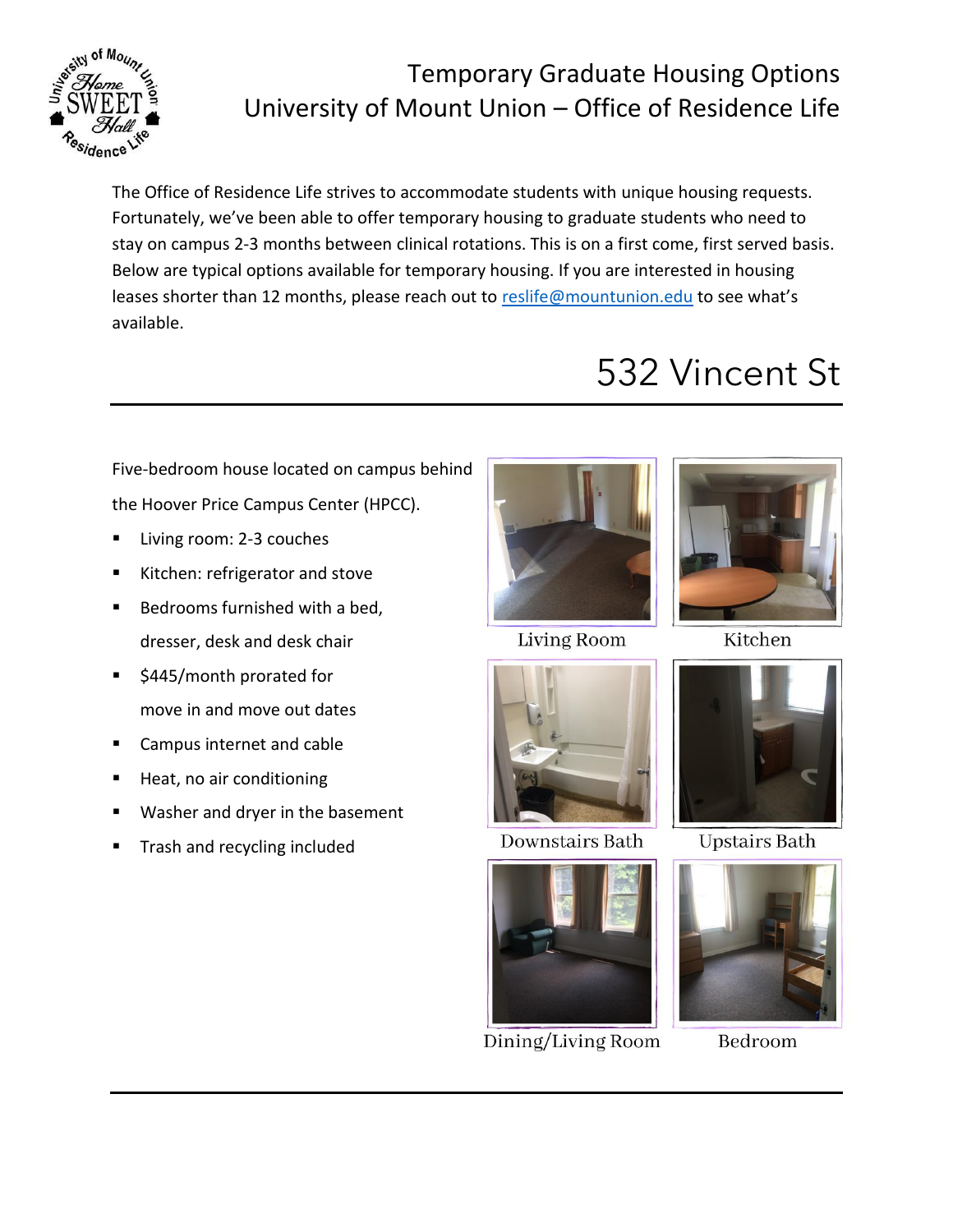## 562 & 564 Vincent St

Two-bedroom townhouses located on campus behind the Hoover Price Campus Center (HPCC).

- Living room: 1-2 couches
- Kitchen: refrigerator and stove
- Bedrooms furnished with a bed, dresser, desk and desk chair
- \$445/month prorated for move in and move out dates
- Campus internet and cable
- Heat and air conditioning
- Washer and dryer in unit
- **■** Trash and recycling included







Kitchen



Laundry Room



Bedroom



**Upstairs Bath** 



**Bedroom Closet**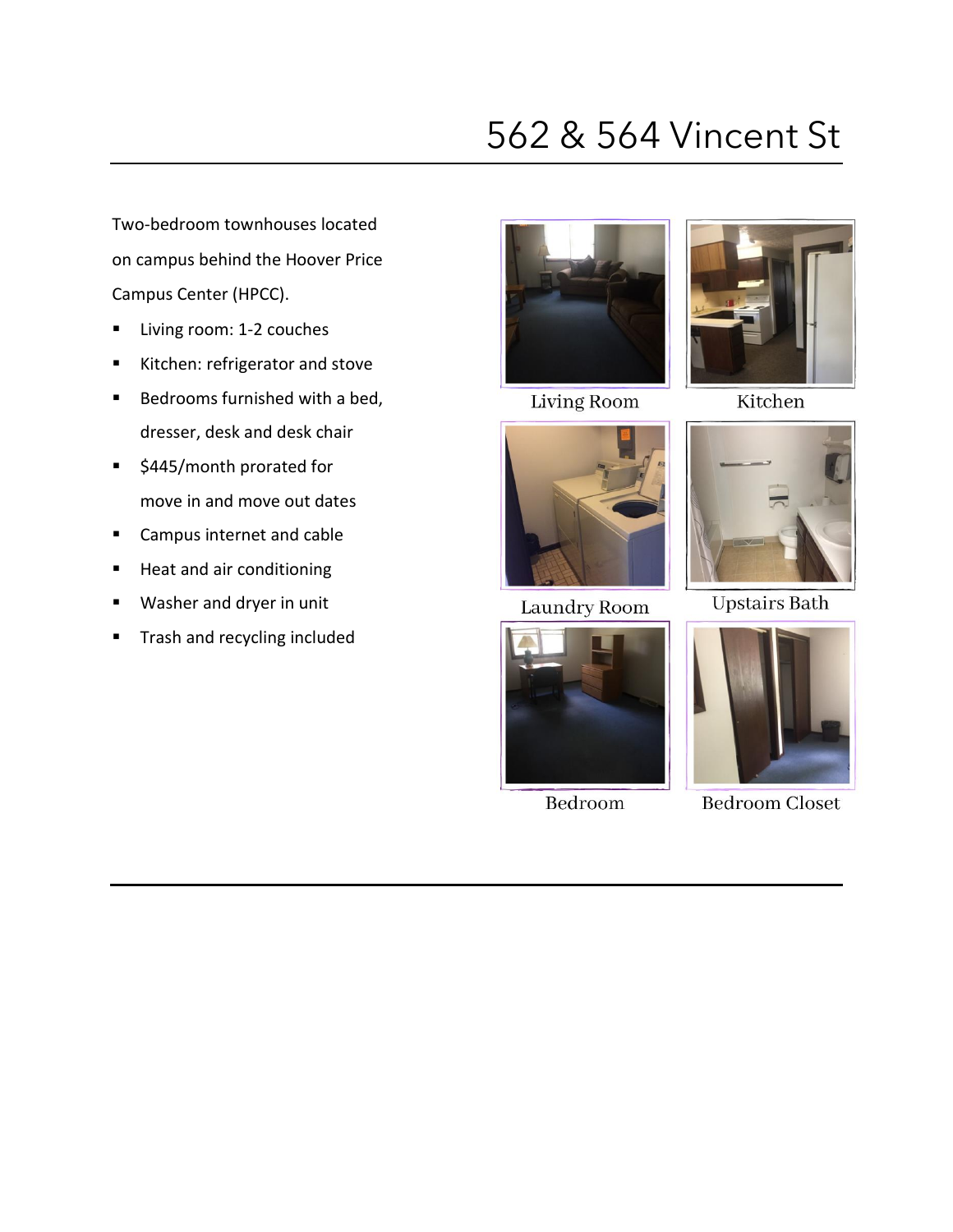# Goris – Simpson Apartments (30 E Simpson)

One-bedroom apartments located near campus. About ¼ mile walk to Gallaher Hall.

- Living room
- Kitchen: refrigerator and stove
- \$790/month prorated for move in and move out dates
- Campus internet and cable
- Heat and air conditioning
- Washer and dryer in 40 E Simpson complex
- **■** Trash and recycling included
- Unfurnished







Entryway



Kitchen



**Living Room** 



Bathroom



Bedroom